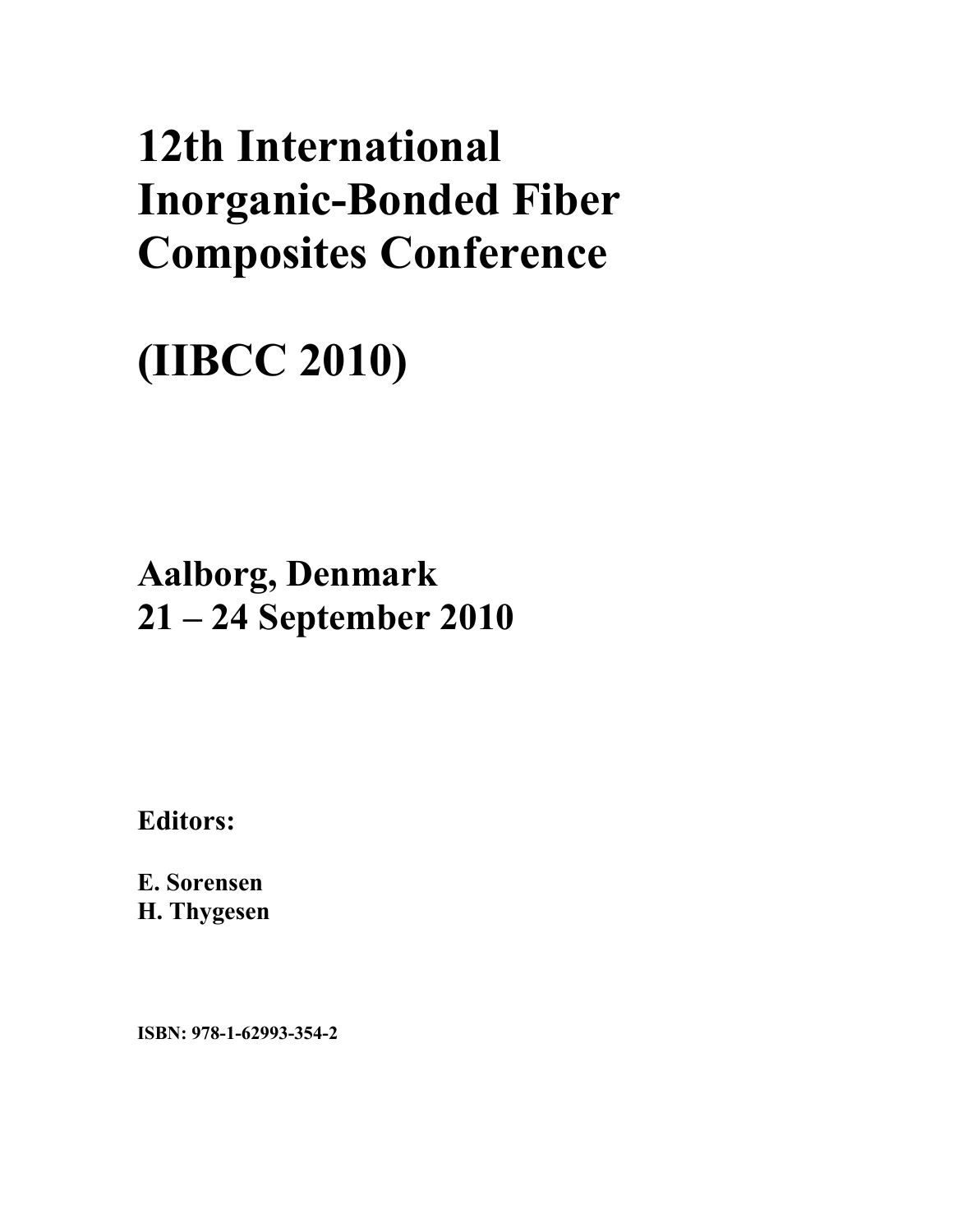**Printed from e-media with permission by:** 

Curran Associates, Inc. 57 Morehouse Lane Red Hook, NY 12571



**Some format issues inherent in the e-media version may also appear in this print version.** 

Copyright© (2010) by International Inorganic-Bonded Fiber Composites Conference (IIBCC) All rights reserved.

Printed by Curran Associates, Inc. (2014)

For permission requests, please contact IIBCC at the address below.

Secretary of the IIBCC Committee Henning M. Thygesen Skamol A/S Østergade 58-60 DK-7900 Nykøbing Mors Denmark

Phone: +45 9669 1233

hmt@skamol.dk

#### **Additional copies of this publication are available from:**

Curran Associates, Inc. 57 Morehouse Lane Red Hook, NY 12571 USA Phone: 845-758-0400 Fax: 845-758-2634 Email: curran@proceedings.com Web: www.proceedings.com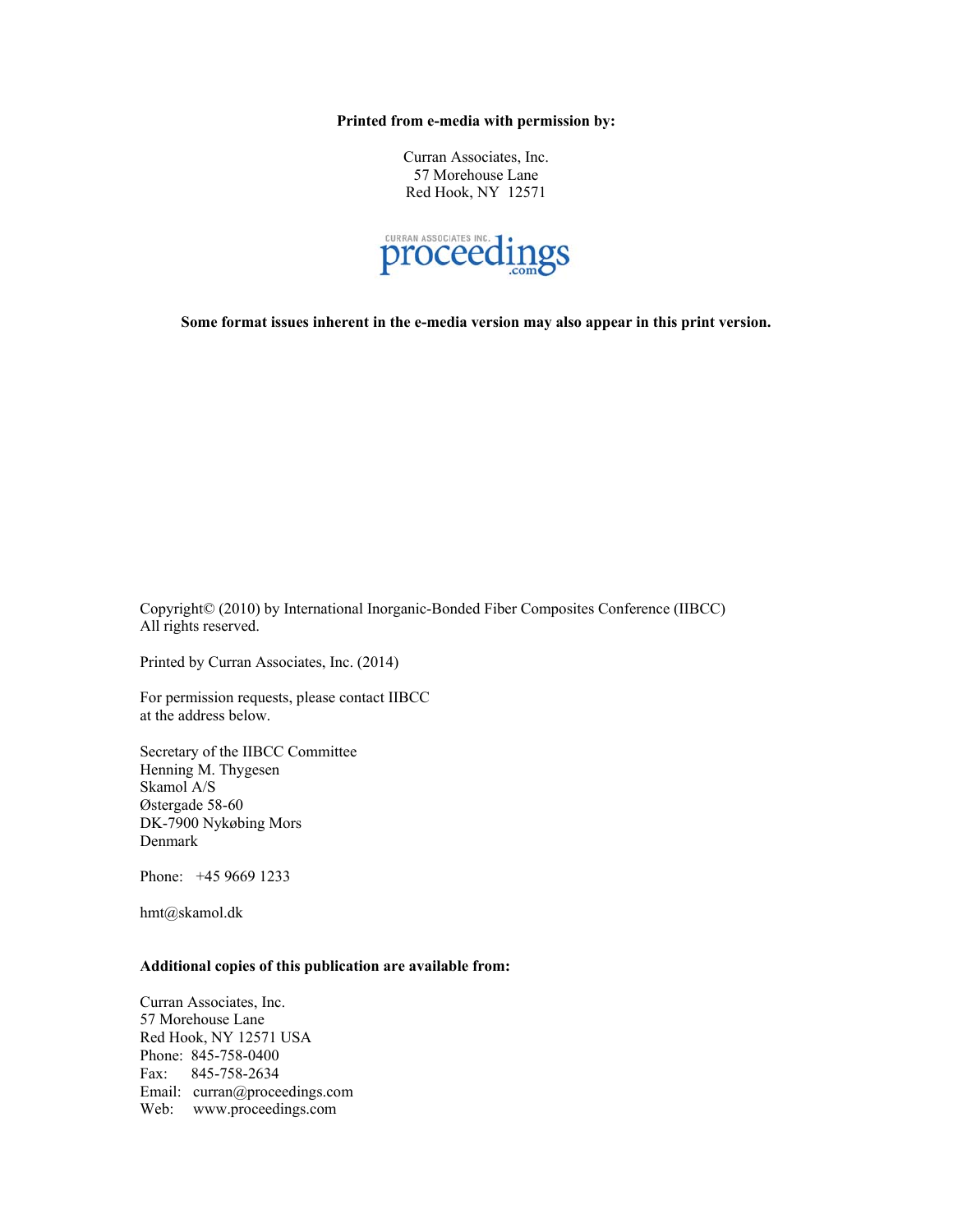

### **CONTENTS**

#### **Guest Speaker**

| Bentur, A. |  |
|------------|--|
|            |  |

#### **Session 1 . Supplementary Cementitious Materials - Part I**

| Moesgaard, M<br>Optimal composition of calcium aluminosilicate glass particles used as supplementary cementitious materials 22 |
|--------------------------------------------------------------------------------------------------------------------------------|
| Steenberg, M.                                                                                                                  |
| Thomas, P.                                                                                                                     |
| Ganjian, E.                                                                                                                    |

#### **Session 2 . Supplementary Cementitious Materials - Part II**

| Lin. Z.:                                                                                                                                         |
|--------------------------------------------------------------------------------------------------------------------------------------------------|
|                                                                                                                                                  |
| Barbosa de Souza, R.<br>The influence of silica fume on the mechanical strength and drying shrinkage of fiber cement reinforced with PVA fiber80 |
| Thomas, P.                                                                                                                                       |

#### **Session 3 . Fiber Properties and Reinforcement - Part I**

| Fuente, E.                                                                                                              |  |
|-------------------------------------------------------------------------------------------------------------------------|--|
| Tonoli, G. H. D.<br>Effects of eucalyptus fiber surface properties on the microstructure of cement based composites 105 |  |

#### **Session 4 . Fiber Properties and Reinforcement - Part II**

| Krnel, K.<br>The fracture strength of fiber cement corrugated sheets: a statistical approach using Weibull analysis116                            |
|---------------------------------------------------------------------------------------------------------------------------------------------------|
| Passé-Coutrin, N.M.                                                                                                                               |
| Olorunnisola, A. O.<br>Influences of particle size and cement content on properties of cement-bonded composites from eucalyptus veneer waste  140 |
| Gross, G.<br>Bi-component and mono-component polypropylene fibers used in fiber cement for reinforcement 149                                      |